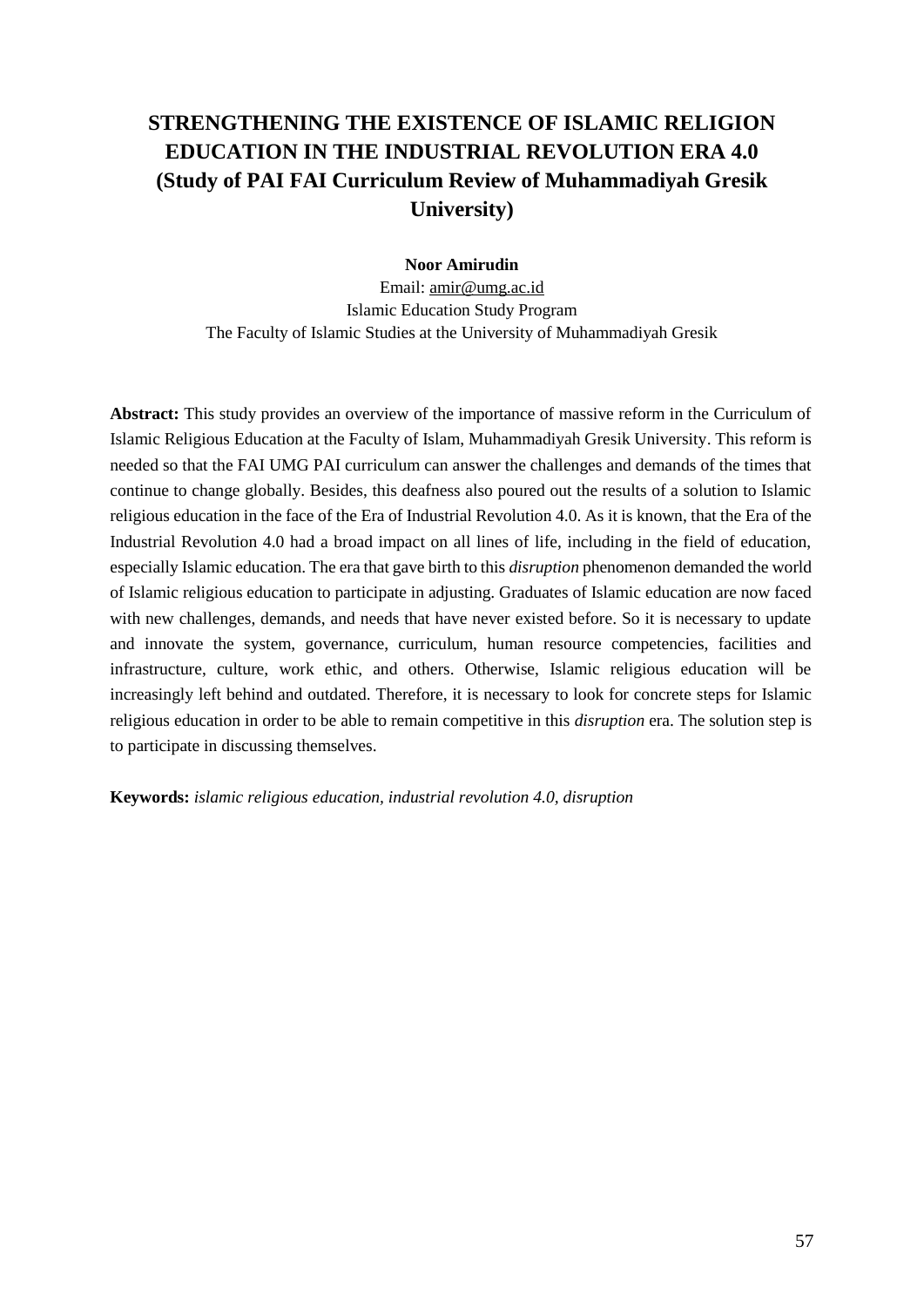## **INTRODUCTION**

long with the times, the challenges and obstacles of Islamic religious education also continue to experience development and change. If in the past few decades intimate conversations between students and teachers have been taboo, then today is a natural thing. Even in the view of modern education theory, it is a necessity. Such interaction is an indication of the success of the education process. A

Another paradigm shift for example in terms of learning approaches. In the era of traditional Islamic religious education, teachers became a central figure in learning activities. It is the primary source of knowledge in the classroom, even the only one. However, in the context of modern Islamic religious education, such case is no longer valid. The role of today's teachers has undergone a shift, namely as a facilitator for students. Learning is no longer teachercentered (*teacher centered*), but more *student-centered*.

Shifts and changes as described above are a certain inevitability. This is due from time to time social demands and needs continue to change. Today, extensive knowledge alone cannot guarantee that a graduate can speak much in global competition. Specific expertise is also needed that is in line with the needs of the field. If this is not the case, graduates of education will be crushed and excluded. Moreover, now the world has entered a new era, namely the Era of the Industrial Revolution 4.0.

The era of Industrial Revolution 4.0 (from now on: Era 4.0) has an unimportant impact. It affects all aspects of human life. Included in this case is education. This era is characterized by the increasingly central role of *cyber* technology in human life. So do not be surprised if in the world of education the term "Education 4.0" appears.

Education 4.0 (*Education 4.0*) is a general term used by education experts to describe various ways to integrate *cyber* technology both physically and not into learning. This is a leap from 3.0 education which according to Jeff Borden includes meeting neuroscience, cognitive psychology, and educational technology. Education 4.0 is a phenomenon that responds to the need for a fourth industrial revolution in which humans and machines are aligned to find solutions, solve problems and of course discover the possibility of innovations<sup>1</sup>.

Then how is Islamic religious education facing this revolution? How does he take

<sup>1</sup> [https://eduaksi.com/pendidikan-4-0-apa/,](https://eduaksi.com/pendidikan-4-0-apa/) accessed 11 February 2019 at 12.44 WIB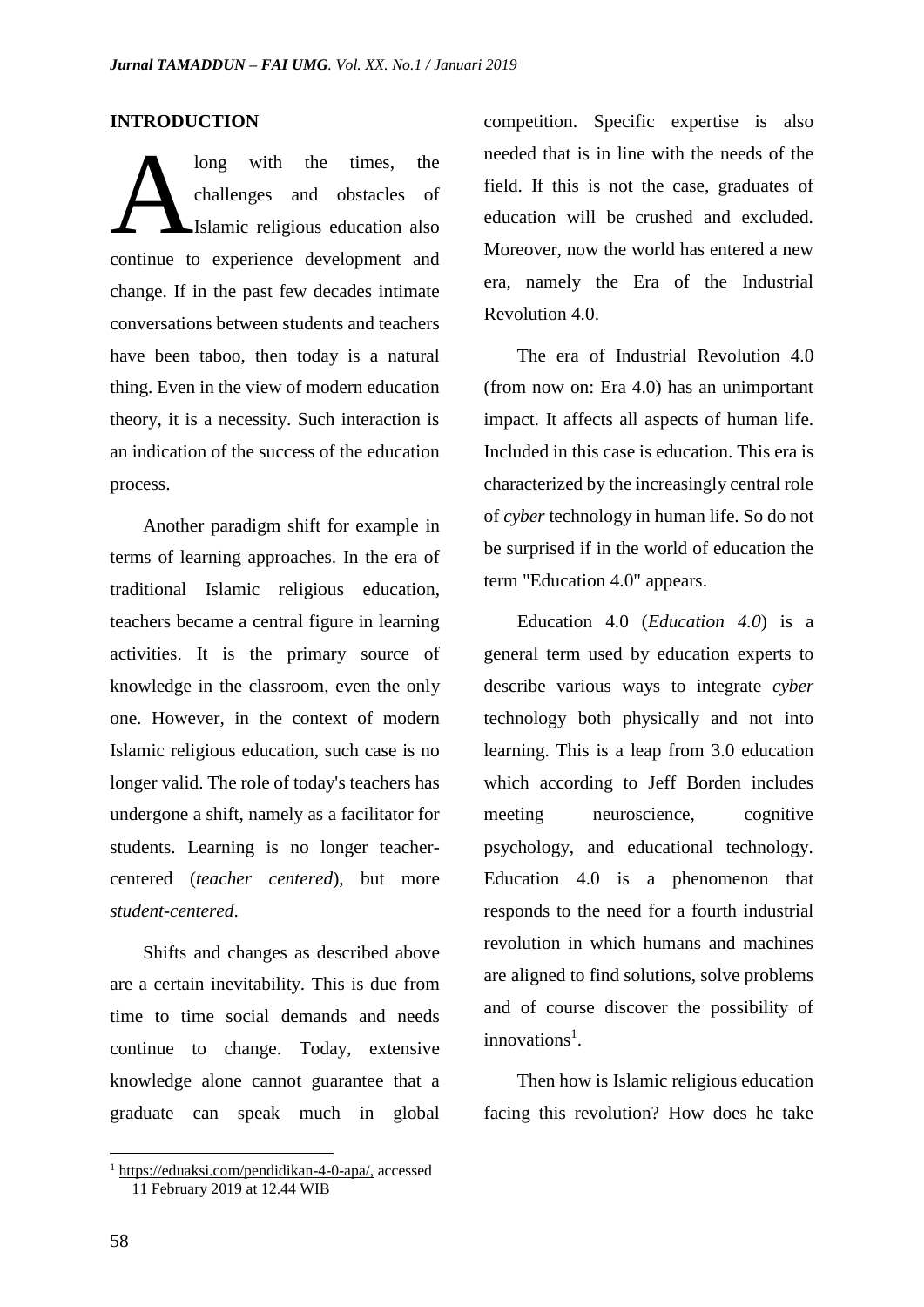advantage of the opportunities that exist and at the same time answer the challenges and overcome obstacles that are not simple? This paper seeks to portray the dynamics of Islamic education curriculum review studies in Era 4.0 and map the *strength, weakness, opportunity,* and *threat* (SWOT).

## **RESEARCH RESULTS AND DISCUSSION**

1. Understanding of Islamic Education

At least two meanings can be derived from the terminology of Islamic Education. *First*, education about Islam, *second*ary education according to Islam. The first terminology is more to regard Islam as *a subject matter*in education, while the second terminology places Islam more as a perspective in Islamic Education<sup>2</sup>.

Muhammad Hamid An-Nashir and Gullah Abdul Qadir Darwis define Islamic education as a process of directing human development in terms of body, mind, language, behaviour, and religious, social life which is directed towards goodness towards perfection<sup>3</sup>. Meanwhile Omar Muhammad At-Taumi Ash-Syaibani was quoted as saying by M.Arifin, stated that

Islamic education is an effort to change individual behaviour in private life or community life and life in the surrounding  $environment<sup>4</sup>$ .

Honestly, it must be admitted that Islamic religious education has been widely understood in the first sense, so the concept of Islamic religious education is more oriented to the material, curriculum and methods of how a teacher delivers Islamic religious education material to students. If the Islamic education is understood in the first sense, then the process that occurs is the *transfer of Islamic values* (*Transfer of Islamic values*) from the old generation to the younger generation without having to create conditions that make students think creatively and progressively.

If the second concept understands the notion of Islamic religious education, then it will not view Islam as a set of values that are part of the education system but view education as a process that is part of the Islamic life system<sup>5</sup>. Therefore, it means that Islam is not a subject that must be taught to students, but Islam is more the soul of education itself. Thus, Islam means having concepts about education.

<sup>2</sup> Mohammad Djazaman, Concept of Islamic Education*, Journal of Islamic Education*, Volume 1, 2009, p.90

<sup>3</sup> Muhroqib, *Islamic Education*, Yogyakarta: LKiS, 2009, p.17.

<sup>4</sup> Noor Amirudin, *Philosophy of Islamic Education*, Gresik: Caremedia Communication, 2018, p.15.

<sup>5</sup> Mohammad Djazaman, Concept of Islamic Education*, Journal of Islamic Education*, p.91.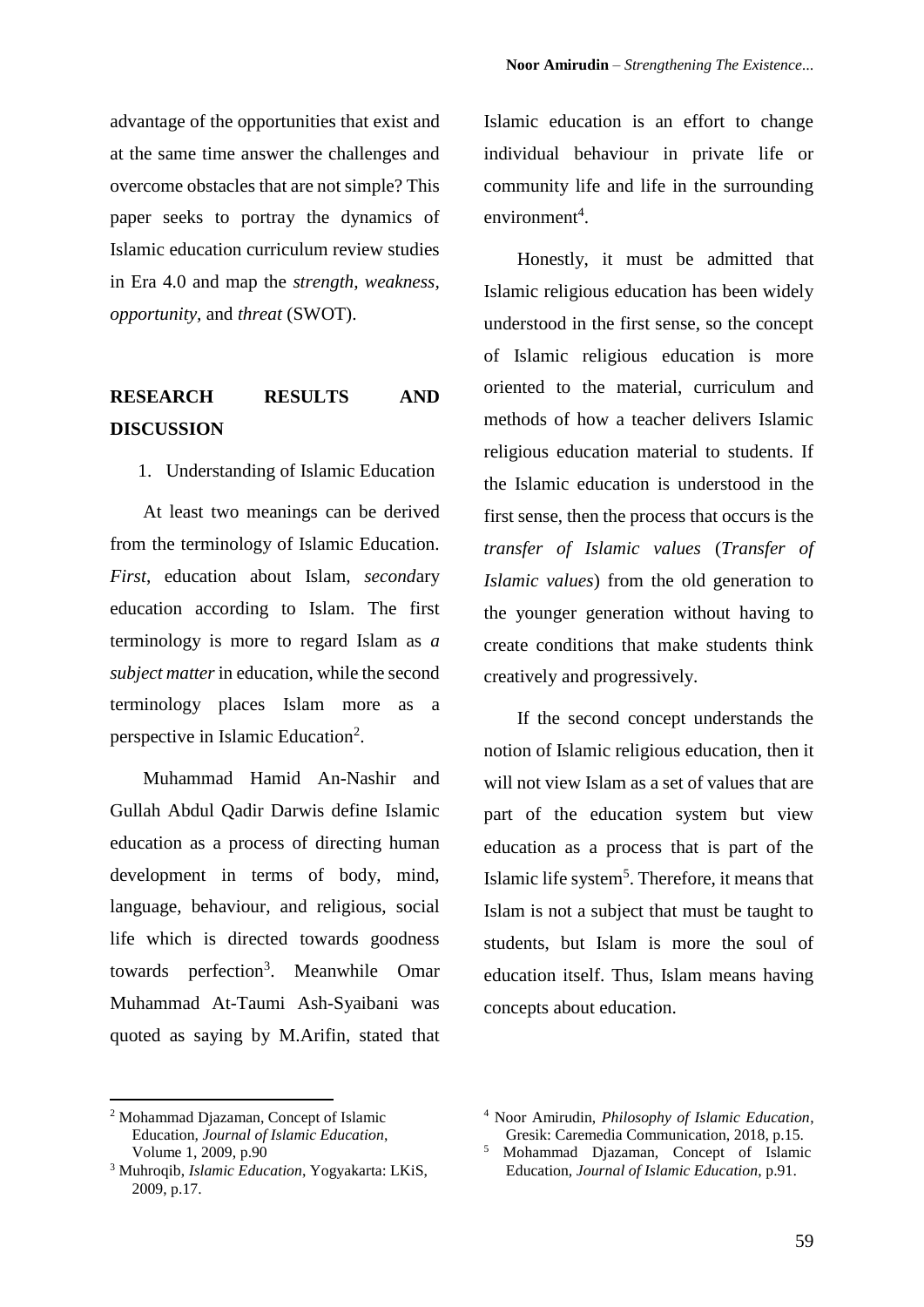Islamic education is an attempt by cautious Muslim adults to consciously direct and guide the growth and development of fitrah (basic abilities) of students through Islamic teachings towards the maximum point of growth and development<sup>6</sup>. Education theoretically contains the meaning of "feeding" (*opvoeding*) to the soul of students so that they get spiritual satisfaction, also often interpreted by "growing" basic human abilities. If you want to be directed towards growth following Islamic teachings, you must proceed through the Islamic religious education system, both through institutions and through the curricular system<sup>7</sup> . The essence of electric potential in every human being lies in the faith or belief, science, morality, and experience<sup>8</sup>. These four essential potentials become functional levels of Islamic Education.

2. The Purpose of Islamic Education

In general, Islamic religious education aims to "increase the faith, understanding, appreciation, and experience of students about Islam, so that they become Muslim human beings who believe and fear Allah SWT and have noble deeds in personal life, community, nation, and state<sup>9</sup>.

From these objectives, several dimensions can be drawn that are intended to be improved and aimed at learning activities of Islamic religious education, namely: a) the dimensions of the faith of students in the teachings of Islam; b) dimensions of understanding or reasoning (intellectual) and scientific learning of students towards the teachings of Islam; c) dimensions of appreciation or inner experience felt by students in carrying out Islamic teachings; and d) the dimensions of his experience, in the sense of how Islamic teachings that have been believed, understood and biological or internalized by students are able to foster motivation in him to move, practice, and wait for the teachings of religion and values in personal life, as believing human beings and fear Allah SWT and actualize and realize it in the life of society, nation and state.

In line with the description above, Athiyah al-Abrasyi revealed that there are five primary goals of Islamic education. *First, it* forms a noble character. According to him the formation of noble character is the spirit of Islamic education. This is in harmony with the primary purpose of sending the Prophet to this world, namely to perfect human morals. *Second,* provision of

<sup>6</sup> Muhammad Arifin, *Islamic Education: Aoretical and Practical Based Review Interdisciplinary Approach,* Jakarta: PT.Bumi Aksara, 2003, p.22.

<sup>7</sup> Noor Amirudin, *Philosophy of Islamic Education*, p.22.

<sup>8</sup> Moh.Fadhil al-Djamali, *al-Tarbiyah al Insan aljadid* (Tunisia al-Syghly: Matba'ah al-Ittihad al- 'Aam, 1967), p.85.

<sup>9</sup> Muhaiman, *Paradigm of Islamic Education,* Band of PT.Teenager Rosdakarya, 2004, p.78.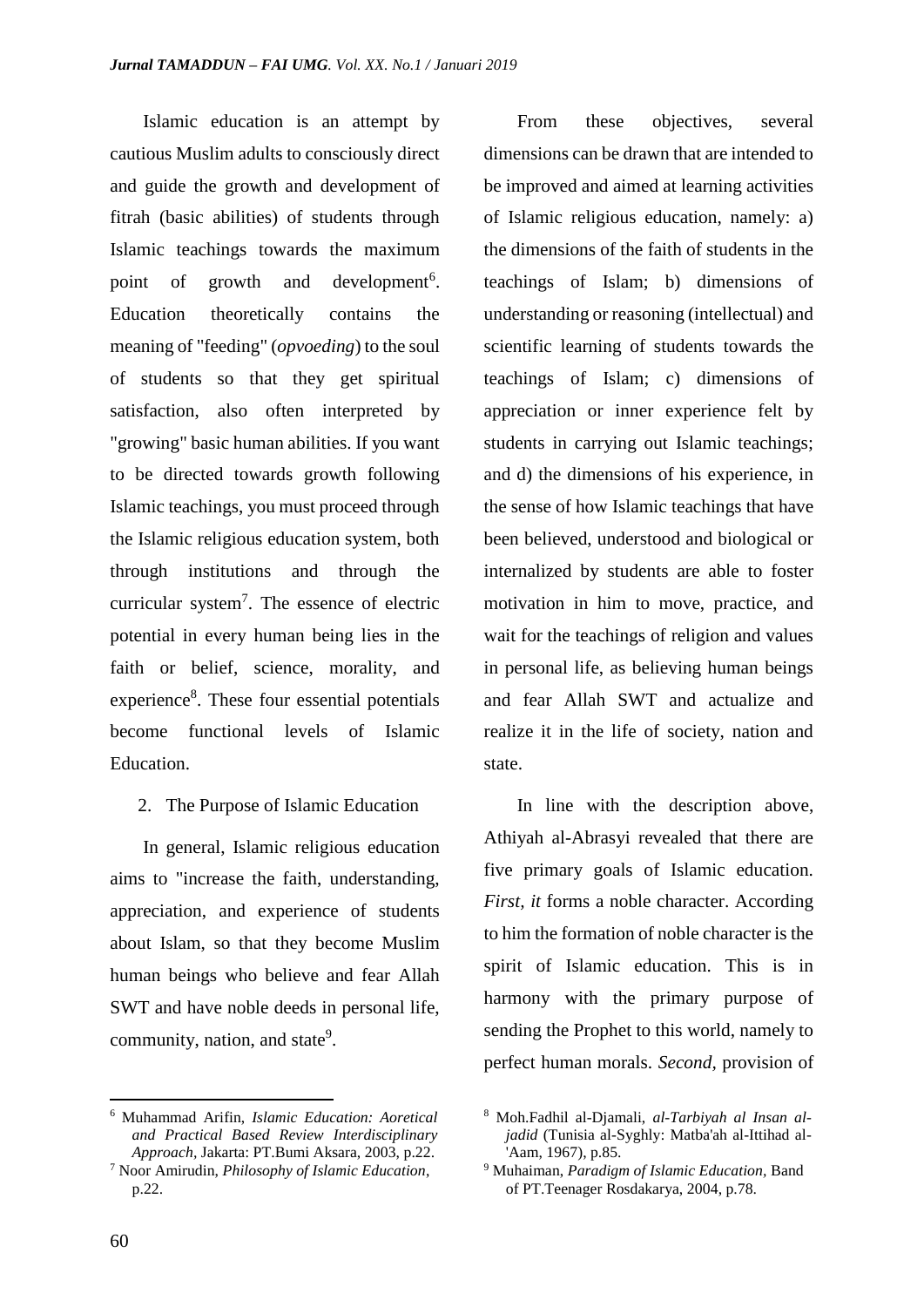life in the world and the hereafter. Islamic religious education not only giving attention in religious terms, nor was the merely mundane. Islamic education provides equal attention to both. *Third,* grow *scientific spirit* and satisfy taste want to know (*curiosity*). *Fourth,* prepare students in terms of professional, technical and company so that he can master certain professions, so that he can seek sustenance in life and life with dignity. *Fifth,* preparation for sustenance and maintenance of facets of benefit. As stated earlier, Islamic education does not only focus on moral formation but also aims to provide knowledge of the world to students. The provision is in the form of specific skills that can be used by students to participate in competing in life $10$ .

#### 3. Problems with Islamic Education

The fundamental problem in education in Indonesia is the low quality of education. This is indicated, with the still high imbalance in the quality of education between regions. Indicators of education development at the provincial level show two trends, namely in the category above the national standard and below the national standard<sup>11</sup>. Indicators of education quality can be seen from participation rates, dropout rates, repetition rates, teacher-student ratios,

school-teachers, teacher eligibility rates, and conditions for school infrastructure.

This educational quality gap is multidimensional. Based on the phenomenon that continues to develop at this time, there are at least three main reasons, namely: *First,* education undergoes a process of reducing meaning, even degraded only memorizing activities and skills in working on exam questions (UN). *Second,* education falls into the process of commercialization, where education has turned into a commodity that is traded or traded and managed, like the industrial world which tends to be profit-oriented (*profit oriented*). *Third,* education only gives birth to the superiority of schools, namely schools becoming more powerful, distant, and pressing on parents of students, both subtly, and openly $12$ .

Islamic education in its existence as a component of nation-building, especially in Indonesia, plays a huge role and this has been going on long before the independence of the Indonesian nation. This can be seen in the practice of Islamic religious education organized by Muslims through traditional educational institutions such as majelis

<sup>10</sup> Zuhairini, *Philosophy of Islamic Education,* Jakarta: Bumi Aksara, 2015, p.164-166.

<sup>11</sup> Siti Irene Astuti Dwiningrum, *Decentralization and Community Participation in Education: A* 

*Theoretical and Empirical Study,* Yogyakarta: Student Library, 2011, p.289.

<sup>12</sup> Siti Irene Astuti Dwiningrum, *Decentralization and Participation,* p.295.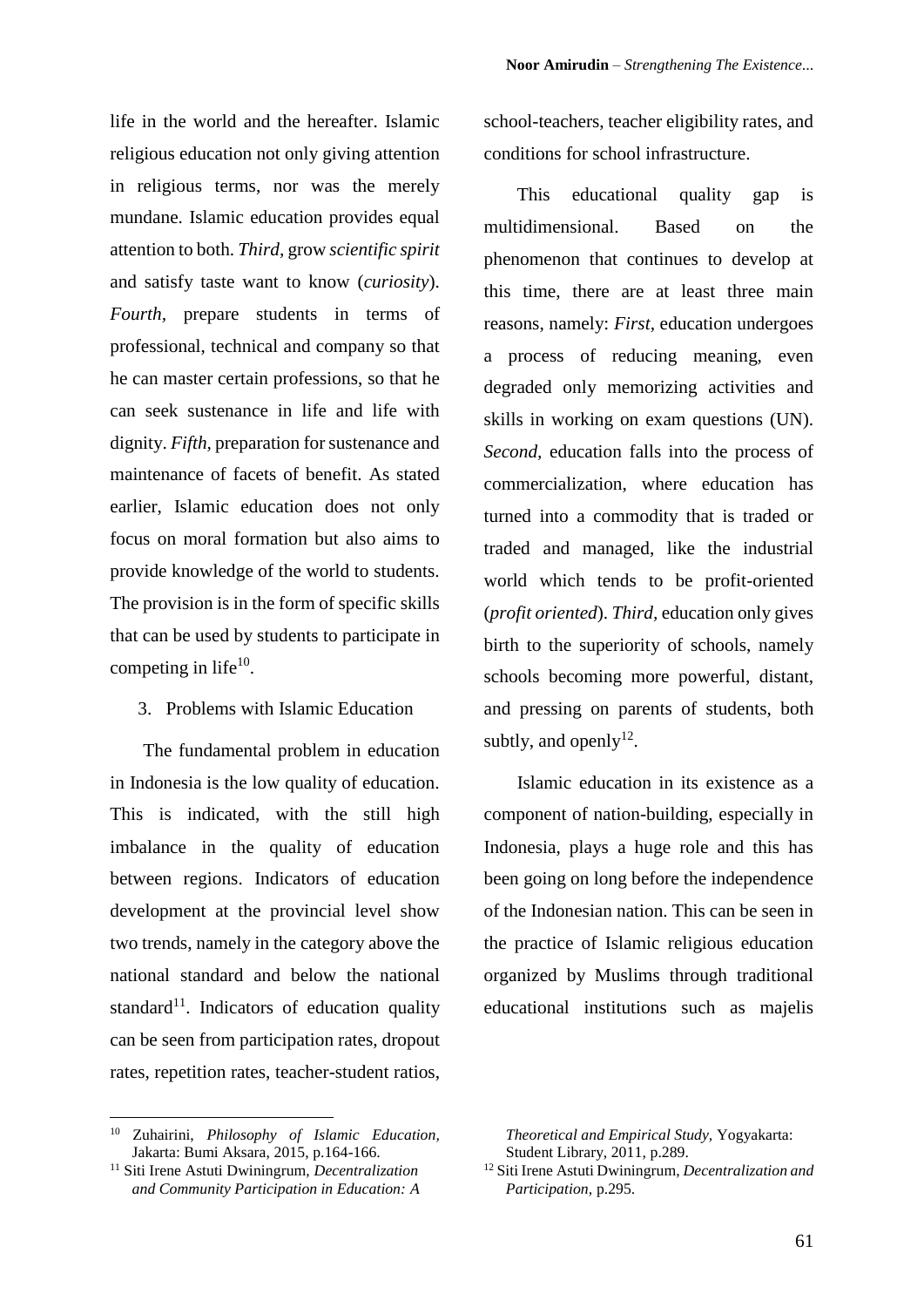taklim, pengajian forum, surau and pesantren which thrive and exist until now<sup>13</sup>.

As with national education, Islamic education in Indonesia is also being plagued by tiring problems. Because Islamic education is a national education subsystem, then when national education is considered a failure because there are still many problems that have not been successfully resolved it must be admitted that it is also a failure of Islamic education. If you pay close attention, Islamic education in the middle of the day is faced with internal and external problems.

Internal problems can be seen in the ethos of Islamic education today seen from the Islamic school education system that is managed, such as Islamic boarding schools, Islamic schools, and Islamic colleges (UIN / IAIN / STAIN, PTAIS, etc.) are actually quite encouraging, or even if not, the number exceeding the need for *overproduction,* while other sciences oriented to science and technology are still scarce. So it is logical if there is an assumption that states, "Islamic students are poor about insight, mastery of science and technology, communication, and also politics." It is not wrong to conclude that the ethos of Islamic education as it is

<sup>13</sup> Ahmad Arifi, *Politics of Islamic Education Tracing the Ideology and Actualization of Islamic Education in Middle of Globalization,* Yogyakarta: Teras, 2010, p.2.

today is still not paying attention to the *link*  and match in building its education system<sup>14</sup>.

Syamsul Ma'arif stated that Islamic education at this time was indeed in a deplorable and alarming condition. Islamic education experienced a deterioration far behind with Western education. If you may be a little nostalgic, Islamic education cannot be like in the golden age (Andalusia and Baghdad) which could become the center of Islamic civilization, both in the fields of culture, art or education. What happened was just the different, Islamic education now followed and was oriented towards the West. With the *supremacy of knowledge* controlled by developed countries, Muslim countries continue to depend on the West in almost all lives: defence and weaponry, communication and information, economics, trade, education, and scientific development<sup>15</sup>.

This is a shameful irony given the vastness of the Quranic concept of education. The lag can be seen from at least the existence of madrasa and pesantren which used to have a strategic role in delivering the development of Indonesian society, now the enthusiasm of the community to enter madrasa and pesantren education (especially those still mumbling

<sup>14</sup> Ahmad Barizi, (Ed), *Integrative Education in the Roots of Tradition & Integration of Educational* 

*Sciences Islam,* Malang: UIN-Maliki Press, 2011, p. 7

<sup>15</sup> Syamsul Ma'arif, *Revitalization of Islamic* 

*Education,* Yogyakarta: Graha Ilmu, 2007, p.1-2.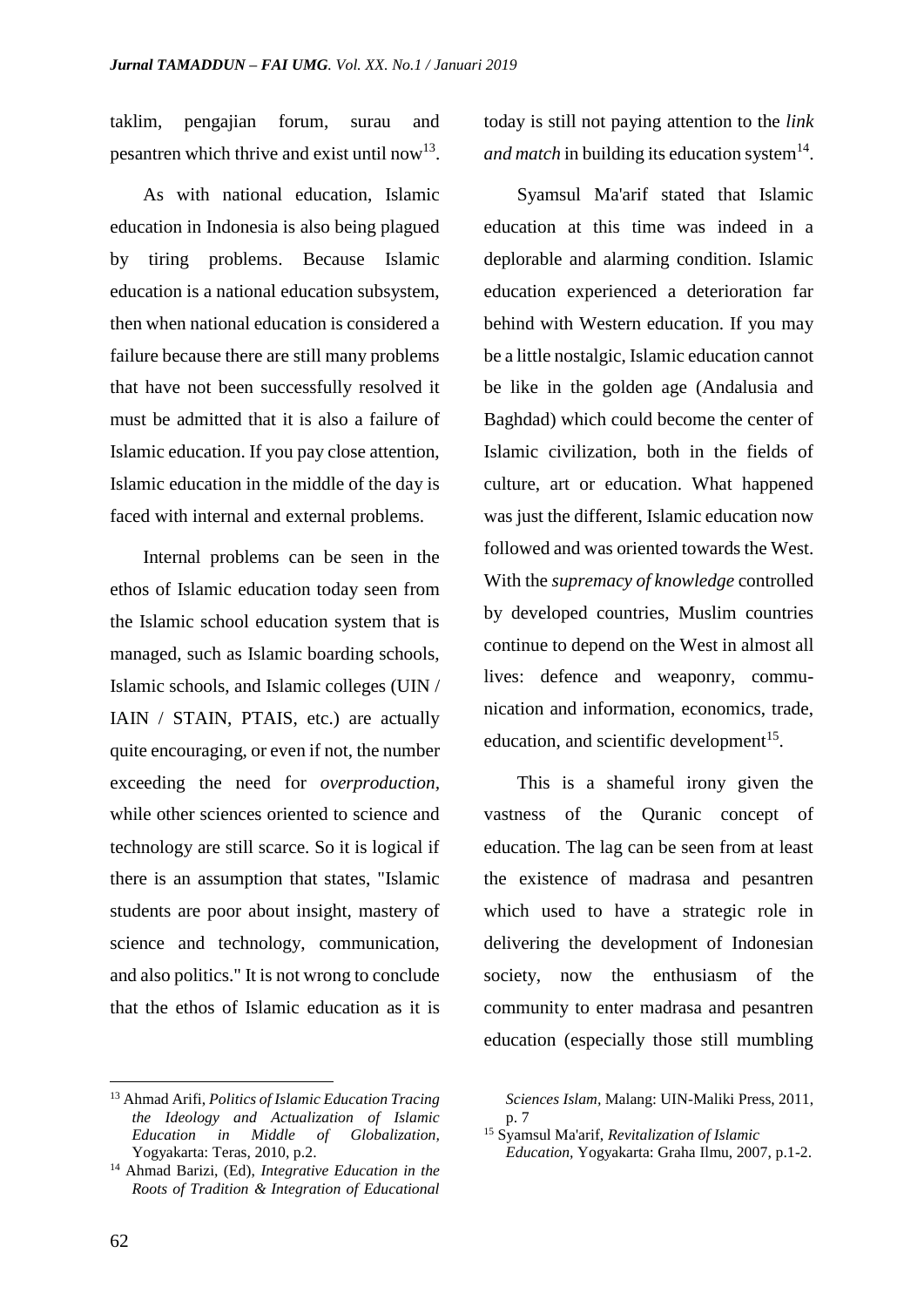with the "salaf" system) has decreased dramatically. Except for boarding schools (modern), that can adapt to global development. The public's pessimism towards madrasa education and Islamic boarding schools can be seen from the universal concern about the ability of graduates to enter new jobs that are only open to those who have skills and mastery of technology<sup>16</sup>.

As "criticisms" often raised by Islamic education thinkers, why Islamic education is still very far behind with the West, because of several reasons, including: *first, the* orientation of education is still neglected do not know the direction of the destination which should be appropriate with Islamic orientation. Islamic education is only *concerned* with the transfer of religious knowledge. Hereafter, of course, is everything, while world affairs are later. Besides, it is still *definitive in* that it means saving Muslims from all the pollution and destruction caused by Western ideas that come through various scientific disciplines that can threaten the standards of traditional Islamic morality.

*Secondly, the* practice of Islamic education still maintains an old heritage, so that the scientists studied is classical science and modern science is untouched. The sources referenced are only yellow books and are considered as the standard and prima donna as a source of inspiration in answering all contemporary issues, which sometimes because no answers are found in the book, then forced to be matched or looked forced.

*Third,* Muslims are still busy lulled by the romance of the past. The greatness of the past Muslims up to now still influences the Muslim *mindset*. They are still proud of the glory of the past, but not aware that pride is precisely what causes backwardness. Therefore, most of them are very lazy to make efforts to renew and lose quickly with social, political, and technological advances in science and technology.

*Fourth,* the learning model of Islamic religious education still emphasizes verbalistic intellectual approach and negate educational interaction and humanistic communication between teacher and student. So that the education system is still barren, backward and deadly the power of child criticism, aka not educating and freeing  $children<sup>17</sup>$ .

The implication of the learning model is the students' creativity. Education becomes deprived of its essence. Education should be an effort to free people from the shackles of

<sup>16</sup> Ahmad Barizi, (Ed), *Integrative Education in the Roots of Tradition & Integration of Educational Sciences Islam,* Malang: UIN-Maliki Press, 2011, p.5.

<sup>17</sup> Syamsul Ma'arif, *Revitalization of Islamic Education,* Yogyakarta: Graha Ilmu, 2007, p.2-3.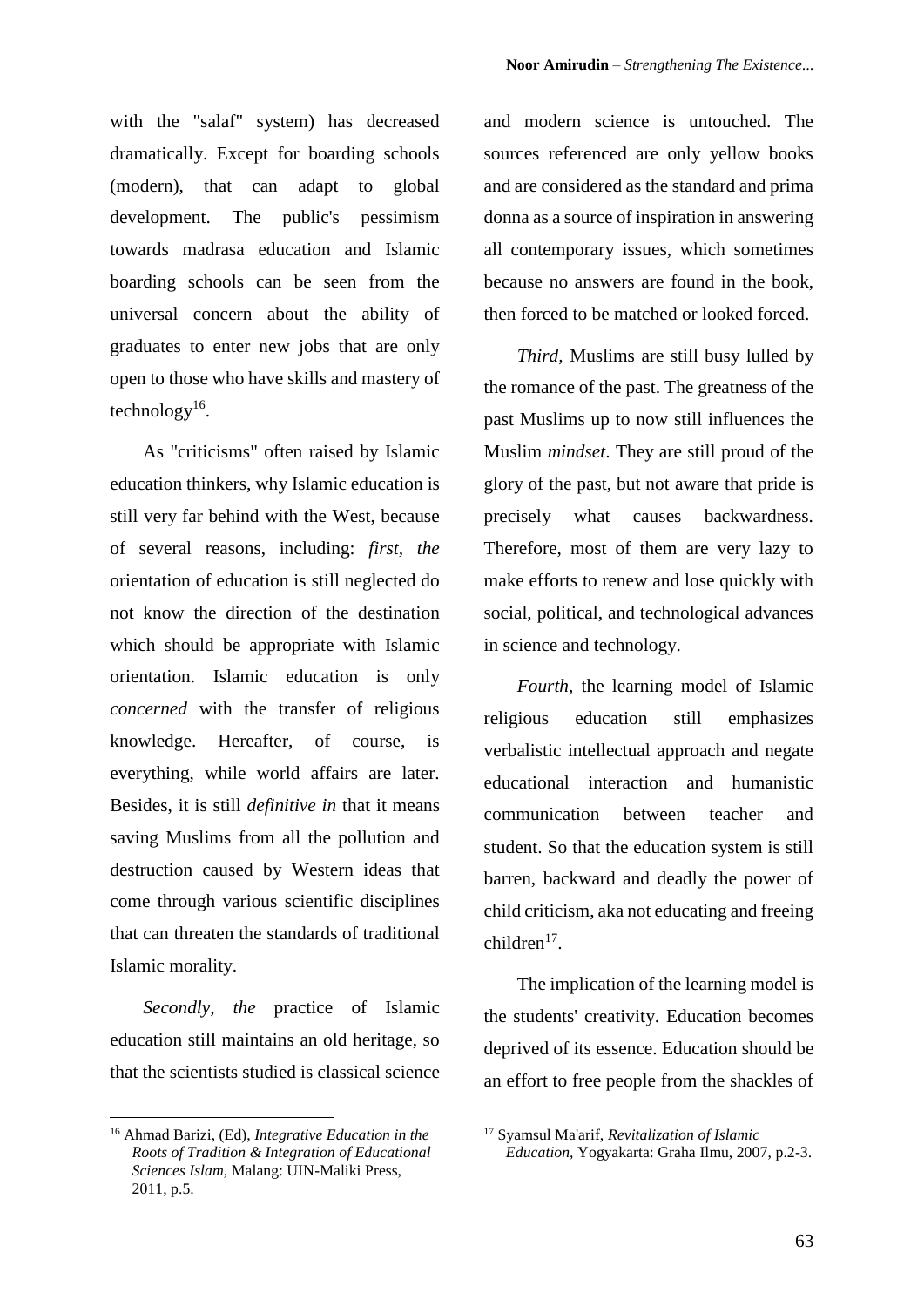ignorance through humanistic ways that respect the potential of students and make it capital in developing the abilities and personality of students.

The myriad of problems are still coupled with other internal problems that must be resolved immediately, such as; Muslims are still shackled and trapped in the dichotomy of Islamic religious education, the narrow understanding of the essence of Islamic teachings, the format of the curriculum which is not clearly oriented and the lack of quality human resources, systems and strategies developed, methodology and evaluation, and the implementation and implementation of Islamic exclusive, not yet willing to interact and synchronize with others.

While the external problems faced by Islamic religious education are in the form of various advances in science and technology which have resulted in the emergence of *scientific critique* of traditional, textual, conservative and ritualistic religious explanations.The era of globalization in the field of information and socio-economic and cultural changes with all its effects. Included among them is the 4.0 industrial revolution which will be explained in the following description. Another challenge is the plurality of religious communities that are still not ready to differ in understanding and instead behave fanatically absolutist,

apologists and *truth claims* are wrapped up with personal *interest* nodes or those that are political or sociological.

4. The era of the Industrial Revolution 4.0

The industrial revolution consists of two (2) words namely revolution and industry. Revolution, in the Great Indonesian Language Dictionary (KBBI), means that changes are very fast, while the notion of the industry is an effort to carry out the production process. So if two (2) words are combined meaningfully a change in the production process that takes place quickly. This rapid change is not only aimed at increasing the goods produced (quantity), but also improving the quality of production (quality).

The term "Industrial Revolution" was introduced by Friedrich Engels and Louis-Auguste Blanqui in the mid-19th century. This industrial revolution is also running from time to time. The last decade has been called entering the fourth phase 4.0. Changes in phase to phase give articulatory differences in terms of their use. The first phase (1.0) is concerned with the discovery of machines that emphasize (*stressing*) the mechanization of production. The second phase (2.0) has moved on to an integrated mass production stage with *quality control* and standardization. The third phase (3.0) enters the stage of mass uniformity which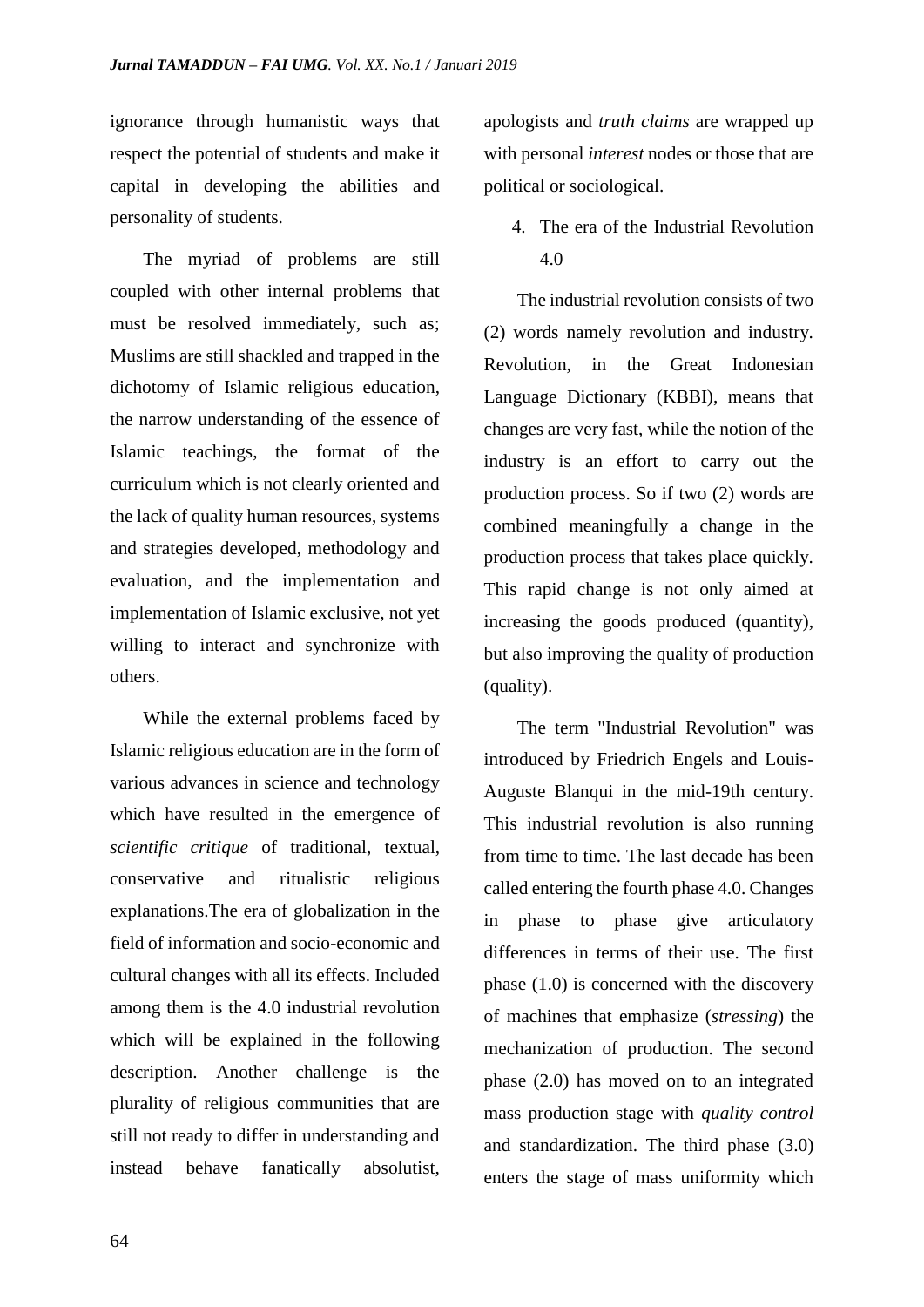relies on computerized integration. The fourth phase (4.0) has presented digitalization and automation of the integration of the internet with manufacturing<sup>18</sup>.

The fruit of the 4.0 industrial revolution is the emergence of a *disruptive* phenomenon *innovation*. The impact of this phenomenon has spread in all areas of life. Starting from industry, economy, education, politics, and so on. This phenomenon has also succeeded in shifting the lifestyle (*lifestyle*) and mindset (*mindset*) of the world community. Simple disruptive *innovation* can be interpreted as a phenomenon of disruption of *incumbent* actors by new industry players due to the ease of information technology.



Picture 1. Dr. Suyoto, M.Sc. as a speaker in the PAI FAI UMG Review Curriculum

One of the many examples around us is the declining income of motorcycle taxi drivers and taxi companies. This decrease in income was not caused by a decrease in the number of motorcycle taxi and taxi users, but a change in consumer behaviour. Thanks to the advancement of information technology, new transportation companies have emerged, such as GO-JEK, GRAB, and UBER, whose services are based on

<sup>18</sup> Hendra Suwardana, Industrial Revolution 4.0 Based on Mental Revolution, *UNIQUE TEAK*, Vol.1, No.2, (2017), p.102-110.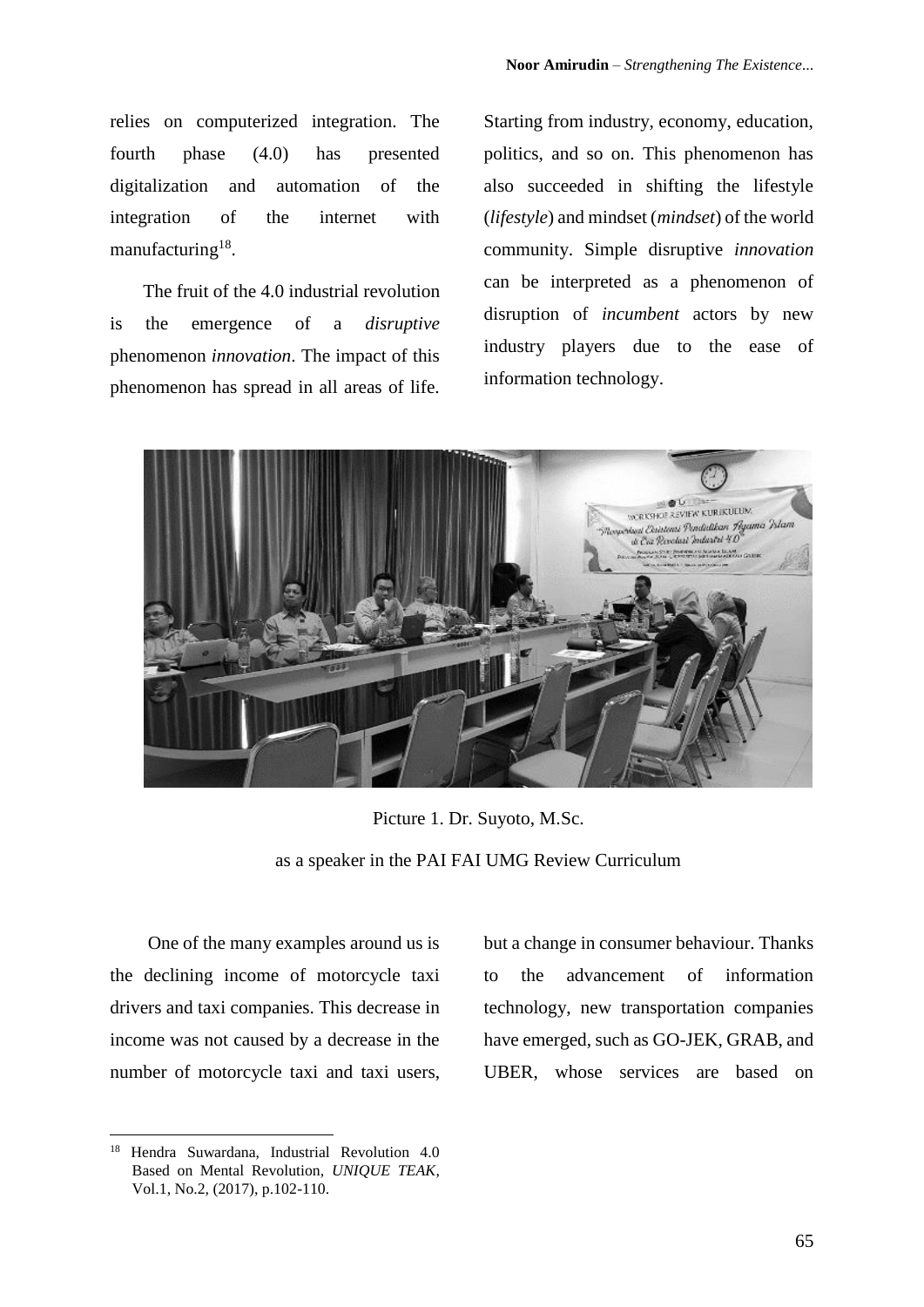Android. Consumers only need to install the application on their *smartphone* to use their services. Besides, the tariff installed is also much cheaper. These three new players caused the *nece*ssary transportation services to suffer losses<sup>19</sup>.

Besides, the phenomenon of *disruptive innovation* also caused several professions to disappear because machines replaced them. For example, now all the work of the checkin counter staff at various international airports has been taken over by machines that can directly answer passenger needs, including scans to check passports and visas, and *printers* to print *boarding passes* and *luggage tags<sup>20</sup>*. Another impact is the emergence of new professions none before, like *Youtuber, Website Developer, Blogger, Game Developer* and so on.

The advantages of the emergence of *disruptive innovation* provide, among others: *First, the convenience of* consumers in meeting their needs. By cutting costs incurred, companies that use the latest technology can reduce costs so they can set prices far lower than incumbent companies. Thus, the cheaper the costs incurred by consumers make consumers more prosperous.

*Second,* a technology that makes it easy. The emergence of new innovations, of course, will bring new and sophisticated technology, at least compared to existing technology. Thus it can be said that there is a technology transfer towards a more modern one. *Third,* spur innovation-based competition. Indonesia is a country that cannot just prosper without innovation. With the existence of disruptive innovations, companies in the industry are forced to innovate so that they continue to improve their services.

*Fourth,* reducing the number of unemployed. The innovation will be done to provide new employment opportunities. If you do not open a new field, you can at least expand your existing employment. Especially with innovation, it can provide new employment opportunities with better wages than from existing jobs. *Fifth,* increase economic growth. Disruptive technology following Schumpeter's theory will increase productivity due to efficiency. With these two things, it will increase the quality and quantity of goods produced. On the other hand, innovation will also increase public consumption after previously his income increased. The development which is the endpoint is the increasing number of

<sup>19</sup> Dr.Suyoto, M.Sc., as the speaker in the Review of the Islamic Religion Education Study Program curriculum at the Faculty of Islam, Muhammadiyah Gresik on 28-29 January 2019 at the UMG Meeting Room7.

<sup>20</sup> Rhenald Kasali, *Disruption "Nothing Can Be Changed Before Facing Motivation Is Not Enough" Facing the Invisible Opponents of the Ube Civilization,* Jakarta: PT Gramedia Main Library, 2017, p.16.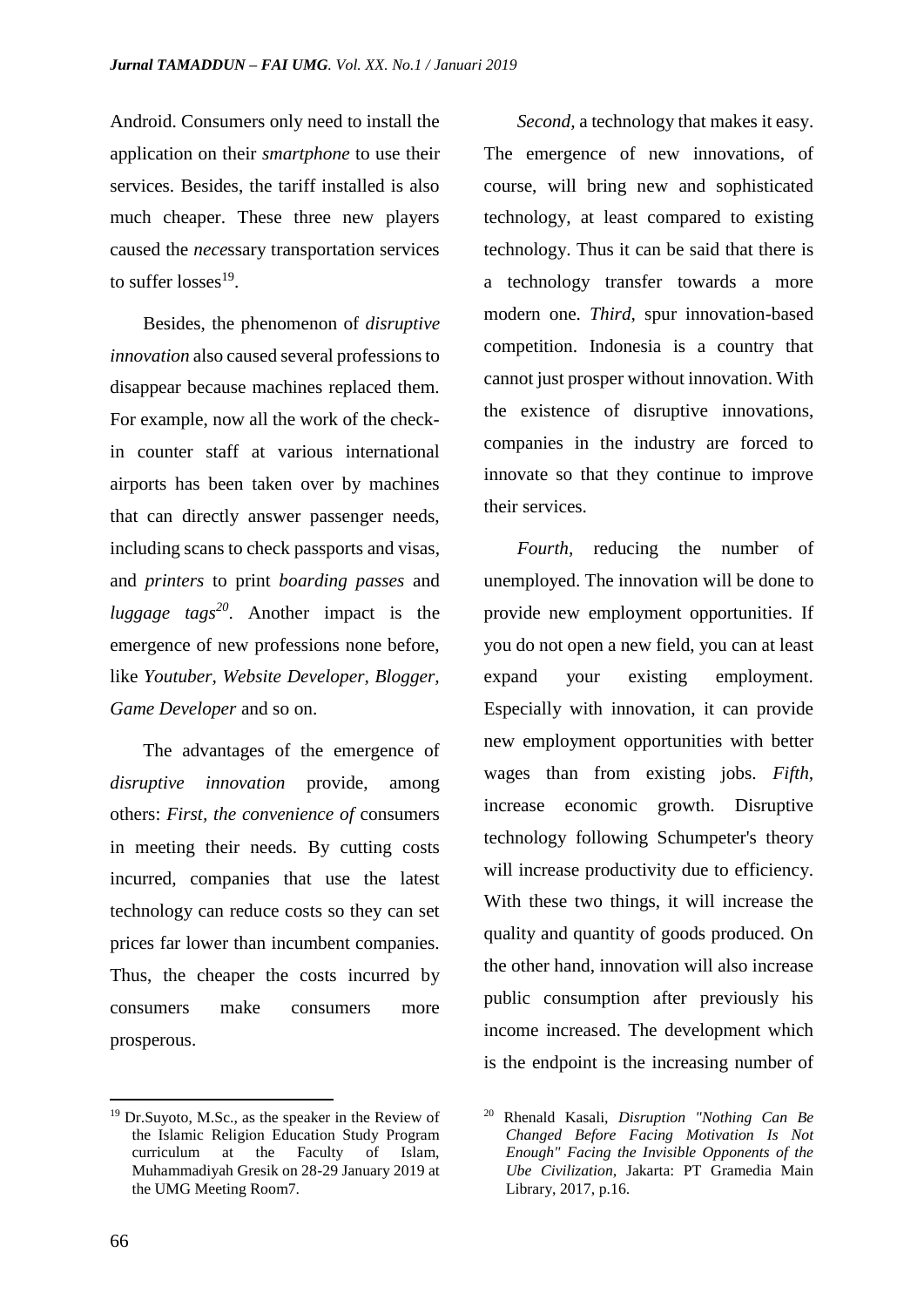Gross Domestic Product. If every innovation can produce greater added value and relatively survive every year, it will increase economic growth in the long  $run^{21}$ .

5. Welcoming 4.0 Islamic Education

The industrial revolution 4.0 with its *disruptive innovation* put Islamic education at a crossroads. The intersection has its implications. Islamic education is free to choose from. If he chooses the intersection of the pattern and sticks with the old system, then he must be willing and *legowo* when getting left behind. Conversely, if he opened himself, would accept the era of disruption with all the consequences, then he would be able to compete with others.

Referring to the results of a study from McKinsey in 2016 that the impact of *digital technology* towards the 4.0 industrial revolution in the next five (5) years there will be 52.6 million types of work will experience a shift or disappear from the face of the earth. The results of this study give the message that every self who still wants to have self-existence in global competition must prepare mentally and *skills* that have *a competitive advantage* from others. The

primary way to prepare the most natural *skills* to take is to have good *behaviour* (*behavioral attitude*), increase selfcompetence and have a literacy spirit. Provision of self-preparation can be passed with the education path (*long life education*) and self-concept through the experience of working across generations / across disciplines (*experience is the best teacher*) 22 .

Based on these facts, it is necessary to reform or reform within the body of Islamic education. Islamic education in the era of 4.0 needs to participate in disrupting itself if it wants to strengthen its existence. Selfdisruption means adjusting to the needs and demands of society and being oriented in the future. Muhadjir Efendy in his speech said that there needs to be school reform, capacity building and teacher professionalism, a dynamic curriculum, reliable facilities and infrastructure, and the latest learning technology so that the world of national education can adjust to the dynamics of the times $^{23}$ .

The lag of Islamic education so far, in addition to being caused by problems as described earlier, was also caused by

<sup>21</sup> Edy Suandi Hamid, *Disruptive Innovation: Benefits and Disadvantages in Context Economic Development*, https://law.uii.ac.id/wpcontent/uploads/2017/07/2017-07-27-fh-uiisemnas-disruptive-innovation-faat-dankekurangi-dalam-konteks - economic development - Edy-Suandi-Hamid.pdf, accessed February 11, 2019.

<sup>22</sup> Hendra Suwardana, Industrial Revolution 4.0 Based on Mental Revolution, *UNIQUE TEAK*, Vol.1, No.2, 2017, p.102-110.

<sup>23</sup> Febrianto Adi Saputro, *Mendikbud Reveals How to Deal with Revolution 4.0 in Education*, https://www.republika.co.id/berita/pendidikan/ed uaction/18/05/02/p8388c430-mendikbud-ecahcara-h Face- -40-in-education revolution, accessed Wednesday, February 11, 2019.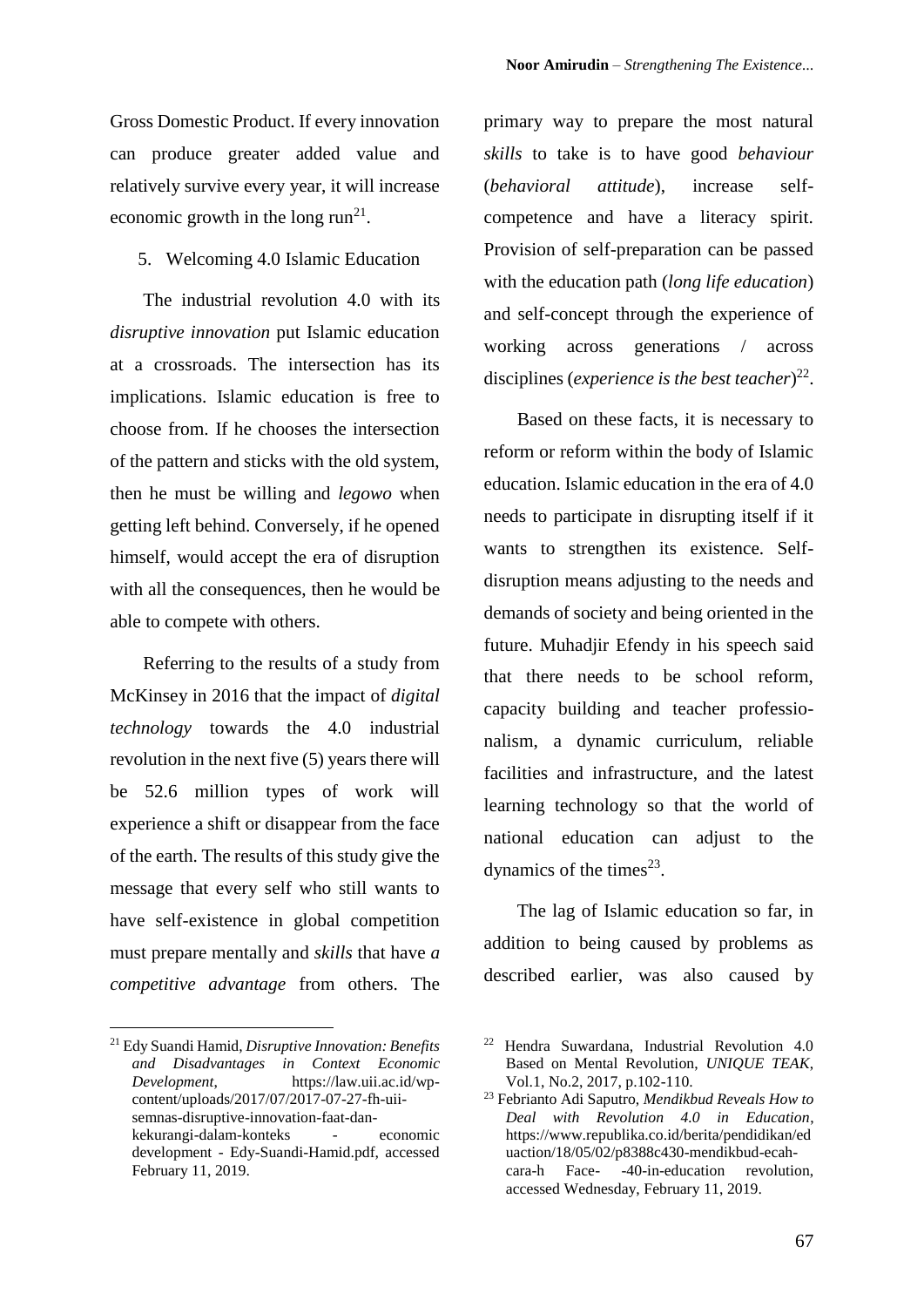potential problems that did not meet the estuary. Rosidin<sup>24</sup> revealed that four factors were causing Islamic education to get sharp criticism often. *First, cultural lag* or cultural gap. This is due to the imbalance between the speed of development of science and technology and the speed of development of education. The pace of acceleration of the development of science and technology is not accompanied by efforts to Islamic education to participate in accelerating. As a result, Islamic education is less responsive to the dynamics of social change in society. So that it becomes a necessity if the educational process in it becomes less contextual.

*Second, second* class stigma. This second factor can be said to be a result indirectly from the first factor. The slowness of Islamic education in responding to the dynamics of the development of science and technology and social reality caused the stigma of comfortable *second class* embedded in it.

*Third,* science dichotomy. Until now the dichotomy between Islamic science (PAI) with general science (Science, Social Sciences, Language-Humanities) is still a homework for Islamic education. Although there have been many integration efforts between the two, but have not shown significant results.

*Fourth,* political dualism. Withdrawal of interests between the two institutions Education policymakers in this country often creates polemics among the *grass root.* Despite many protests and complaints filed, but there is no standard solution to this problem. The policy differences between the Ministry of Education and Culture (Kemendikbud) and the Ministry of Religion (Ministry of Religion) often trigger polemics. Problems regarding salaries, certification, educator incentives and so on are examples of this factor.

In order to meet Islamic Education 4.0, then inevitably all the potential problems above must be able to find a solution. If not, it will be difficult − if it is reluctant to say it is impossible − realizing contextual Islamic education towards the times. Therefore, as stated above, there needs to be reform and renewal of all aspects of Islamic education. Borrowing the term Rhenald Kasali, there are three steps that Islamic education must take in this era 4.0, namely *disruptive mindset, self-driving,* and *reshape or create*.

*Disruptive mindset.* Mindset is how humans think that determined by the *settings* we make before thinking and acting<sup>25</sup>.

<sup>24</sup> Rosidin, Islamic Education Problems *Maqasid Shari'ah* Perspective*, Maraji ': Journal of* 

*Studies Islam,* Vol.3, No. 1, September 2016, p.186.

<sup>25</sup> Rhenald Kasali, *Disruption*, p.305.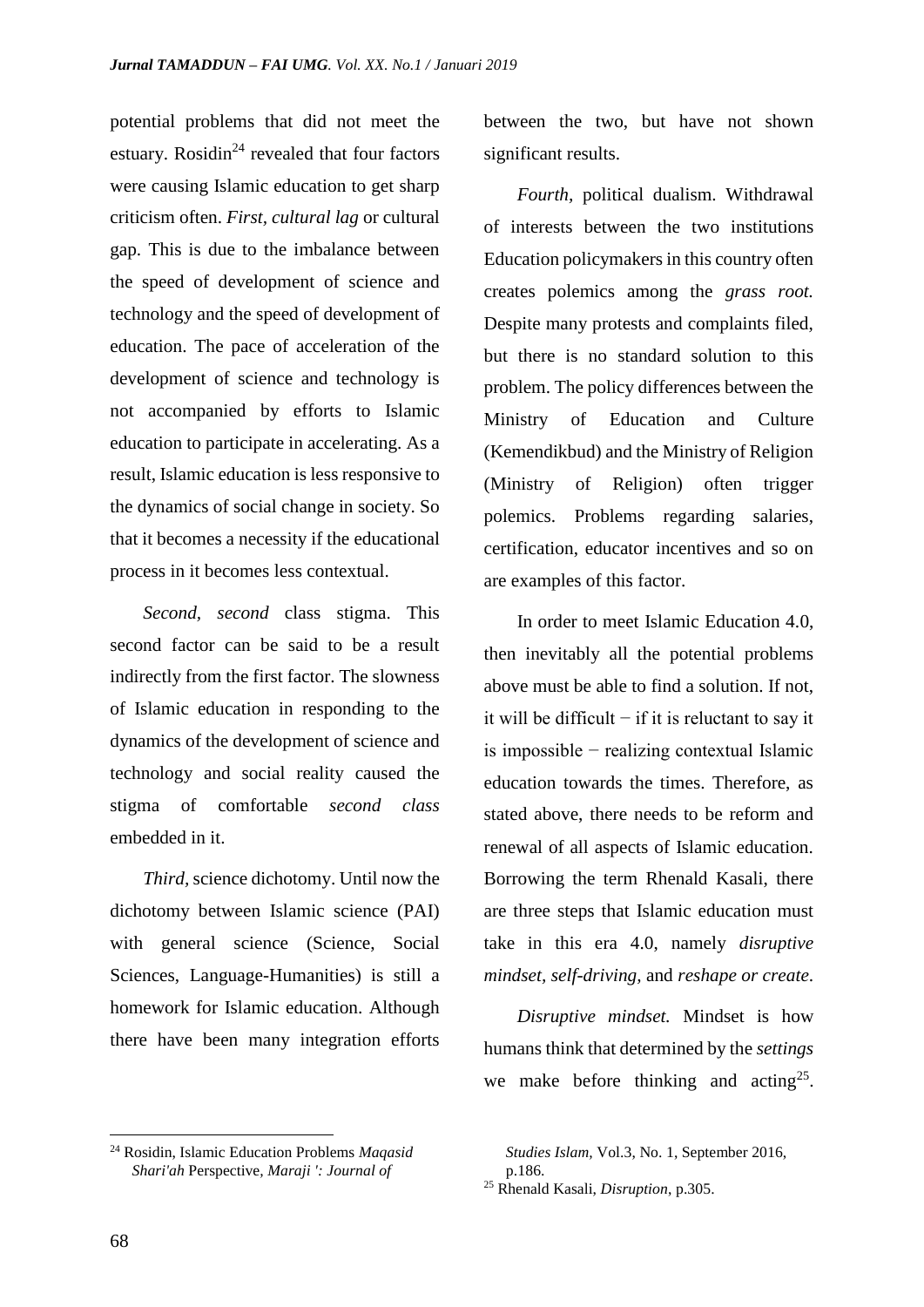Islamic education today is in a fast-paced digital age, high mobility, access to information is everyone's primary need. Besides that, today's society demands immediate and *real-time*. Everything needed must be immediately available. If access to these needs takes too long, the community will leave and move to other services. In essence, the demand in this disruption era is a response.

Response speed will significantly affect the *user.* This is called Rhenald Kasali as a *corporate mindset* (corporate *mindset).* This *mindset* needs to be built by Islamic education actors so that the services provided to *users are* no longer bureaucratic. Rhenald said, the characteristics of people with a corporate *mindset* are; *first,* not bound by time and place. It works not limited to hours and workspace. People like this have realized that time and place are no longer a barrier to work. Technology has turned it off. Humans today can be connected 24 hours a day, 7 days a week, without being bound by time and place. If the *mindset* is applied in the management of Islamic education institutions, an effective and efficient managerial system will be formed. Furthermore, when drawn in the context of learning, the teacher will be more flexible and flexible in carrying out their duties and functions.

*Second,* to provide proactive services. Learning activities still concentrated on the transfer of knowledge from the teacher and confined in the classroom; it will be challenging to produce graduates who are highly competitive. The education paradigm has changed, no longer *teacher-centered,* but *student centered*. Teachers are required to be more proactive in providing facilities, guidance, and assistance to students.

*Third,* not fixated on the budget. Unlike the mental bureaucrats that is all tied to costs (not working if there is no budget).People with a corporate *mindset* do not stop innovating because of money constraints. *Fourth,* maximizing the function of social media. Managers of Islamic education today must be able to take advantage of the progress of available communication media. Social media is no longer just entertainment. He has transformed into a useful communication tool, work aid, and inspiration in innovation. This opportunity must be able to be appropriately utilized.

*Fifth,* think solution when faced with a problem. Not busy think of reasons to save yourself.*Sixth,* not allergic to change. In the present era, change has become a necessity. An institution if it persists/is static in its management, will be defeated by an institution that has more dynamic management.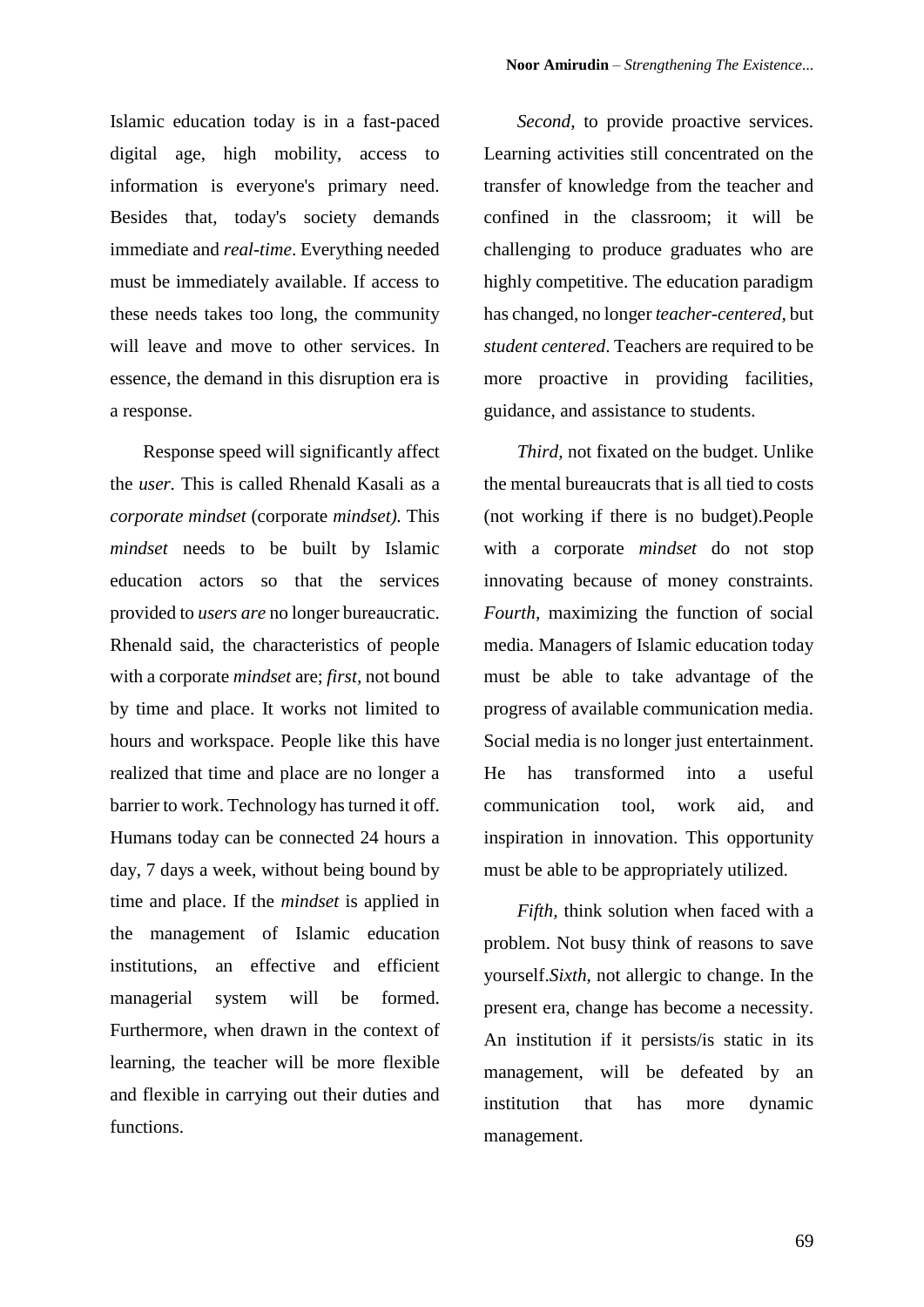Moreover, *seventh,* think and act strategically. Steps in managing Islamic education institutions must have a clear *roadmap*. The stated objectives must be realistic. Therefore, curriculum reorientation and the vision of *pr*imary Islamic education to be carried out. Annual curriculum, vision, program, semester programs must be transparent, flexible, contextual, and futuristic.

*Self-Driving.* Organizations that are agile and dynamic in their adaptation wading through ocean *disruption* is an organization that has HR (Human Resources) mentally *good drivers* (*good drivers*), not passengers (*passenger*) 26 . [26] HR with *right driver* mentality will want to open themselves up, quickly and accurately read the situation, have integrity, be agile in acting, be aware of all bad possibilities, and can work effectively, innovatively and efficiently. These abilities are mainly needed by leaders and managers of Islamic education institutions. They are required to be reliable drivers for their institutions. Therefore, managerial competence alone is not enough. However, it must also be accompanied by the ability to lead while human minded passengers will tend to be bureaucratic, rigid, slow, and lacking in discipline.

*Reshape or Create*. There are genealogical thoughts that are popular among the Ummah Islam which until now is still held firm. The genealogy is "keeping the old one good and taking the new one better." As much as mentioned above, that era 4.0 is an era where speed and ease become social demands. This indeed requires massive adjustments. Then there are two logical choices for Islamic education to face this era, namely, *reshape* or *create.*

*Reshape* in the genealogy above means retaining the old ones well. However, in the era of 4.0 to maintain it was not enough, it must be sharpened. Old ways and systems that are still useful and relevant need to be modified following changes and times. For example at the level of management and professionalism of HR, it needs to be strengthened and enhanced by competence and capacity. It can be through training, seminars, workshops, study scholarships, and so on.

Another alternative is *to create*, create something entirely new or in the genealogy above "taking a new one better. "This means that the old ways and systems are *obsolete*. So it is not possible to use it again. The only way out is to make an entirely new way and system. For example, they are developing a new digital service system. So that citizens of Islamic education institutions can freely access all the needs related to education and administrative services. Another example,

<sup>26</sup> Rhenald Kasali, *Disruption*, p.16.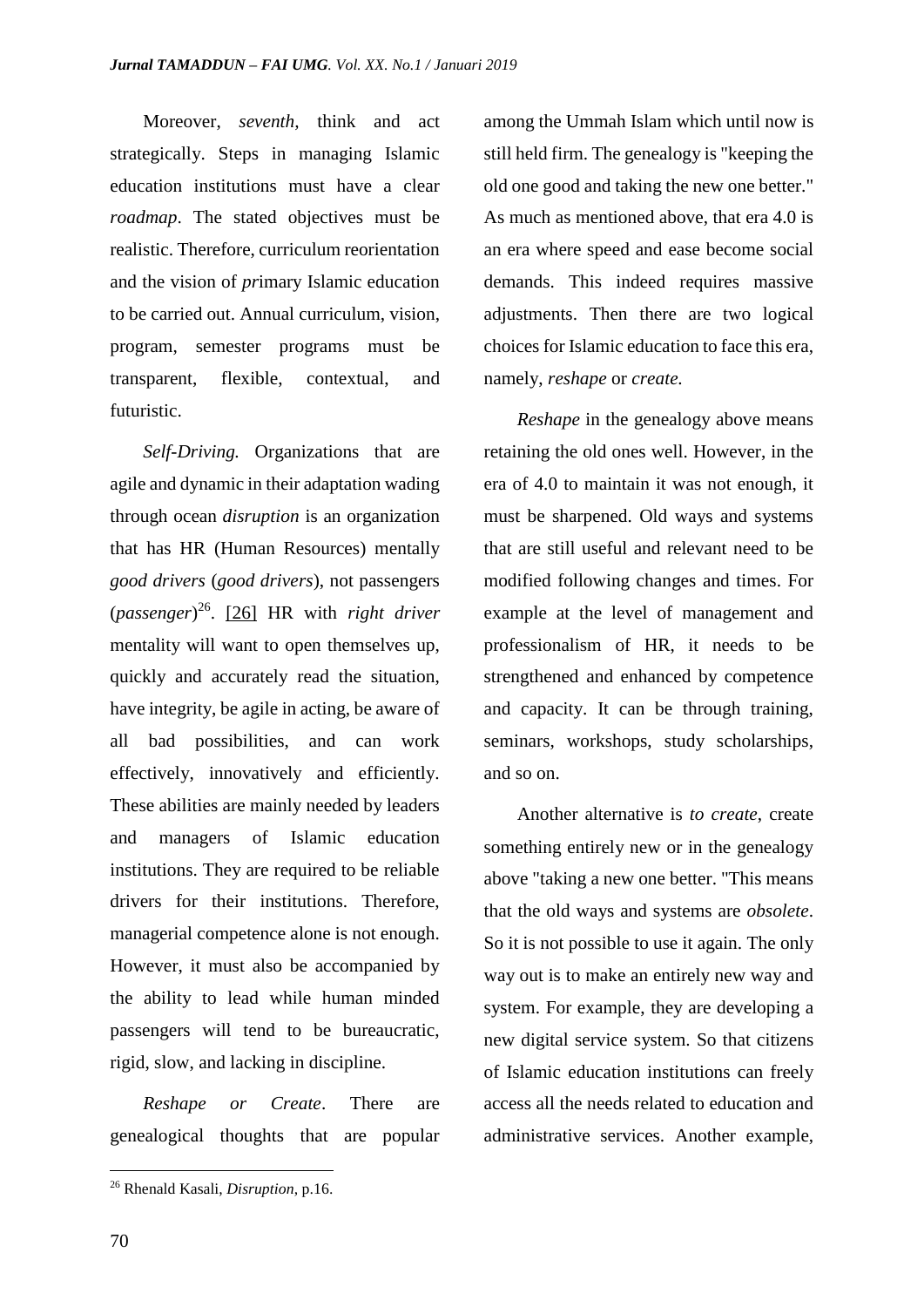developing a contemporary learning model by fully utilizing digital technology, such as *E-learning, Blended Learning*, and so on.

## **COVER**

Entering this disruption era, Islamic education is required to be more sensitive to the symptoms of social change in society. Islamic education must be willing to disrupt itself if it is to strengthen its existence. Insisted on ways and the old system and the shutdown of the development of the world will increasingly make Islamic education increasingly worse and obsolete *(obsolete).* Therefore, three things should be pursued by Islamic education, changing the old *mindset* confined bureaucratic rules, into the disruptive *mindset (disruptive mindset) that promote the corporative ways. Islamic education must also do self-driving so that it can innovate according to the demands of the era of 4.0. Besides, Islamic education must also make reshape or create for all aspects in it to always be contextual to the demands and changes.* 

#### **BIBLIOGRAPHY**

- al-Djamali, Moh. Fadhil. 1967. *al-Tarbiyah al Insan al-jadid* .Tunisia al-Syghly: Matba al-Ittihad al-'Aam.
- Arifi, Ahmad.2010 *The Politics of Islamic Education Tracing Ideology and*

*Actualization Islamic Education in the Flow of Globalization.*Yogyakarta: Terrace.

- Arifin, M. 1987. *Philosophy of Islamic Education*.Jakarta: Bina Aksara.
- Arifin, Muhammad. 2003. *Islamic Education: Theoretical and Practical Review Based on the Interdisciplinary Approach*. Jakarta: PT. Earth Literacy.
- Barizi, Ahmad. (Ed). 2011 *Integrative Education Root of Tradition & Scientific Integration Islamic education.*Malang: UIN-Maliki Press.
- Dwiningrum, Siti Irene Astuti. 2011 *Decentralization and broad community participation Education: A Theoretical and Empirical Study.*Yogyakarta: Student Library.
- Eduaksi. *Education 4.0, What is it?* 2018. [https://eduaksi.com/pendidikan-4-0](https://eduaksi.com/pendidikan-4-0-apa/) [apa/,](https://eduaksi.com/pendidikan-4-0-apa/) accessed 11 February 2019 at 12.44 WIB.
- Hamid, Edy Suandi. 2018. *Disruptive Innovation: Benefits and Disadvantages Economic Development Context*, https://law.uii.ac.id/wpcontent/uploads/2017/07/2017-07-27 fh-uii-semnas-disruptive-innovationfaat-dan-kekurangi-dalam- economicdevelopment-context-Edy-Suandi-Hamid.pdf, accessed February 11, 2019.